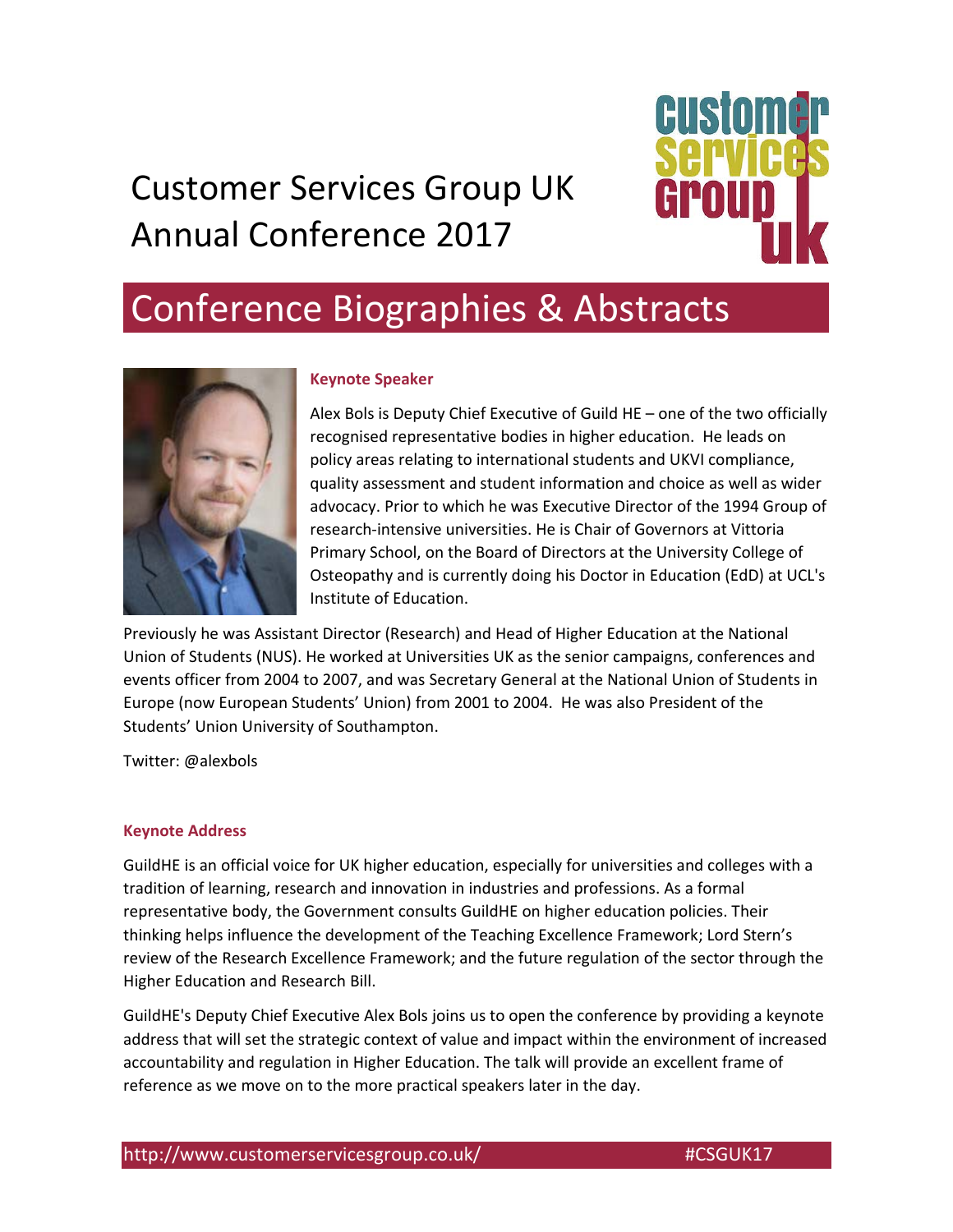#### **Lucy Chambers**



Lucy has run primary school libraries for over 20 years and currently works for Tower Hamlets Schools Library Services (THSLS) managing libraries in several schools. THSLS runs an innovative scheme whereby primary schools can hire the services of a professional librarian as part of their annual subscription, enabling schools to establish effective libraries and develop reading for pleasure and information skills. She is also a member of CILIP's School Libraries Group National Committee for whom she organised a course on impact evaluation in May 2017.

### **Developing an impact evaluation report template for school librarians in Tower Hamlets Schools Library Services**

"To be effective we must communicate and advocate what we do and why our skills and professionalism matter. It isn't enough just to do the job and expect, or hope, that people notice, understand and value what we do. We must prove it with evidence." Jan Parry, former CILIP President, quoted in CILIP's Impact Toolkit."

Demonstrating impact is vital for librarians in all sectors. This paper describes the development of a template for impact evaluation reports to school Heads and governors. I will also be examining a range of impact evaluation templates and methods of collecting evidence. I aim to show that the librarian's role has impact on children's education and to demonstrate the value of professional librarians.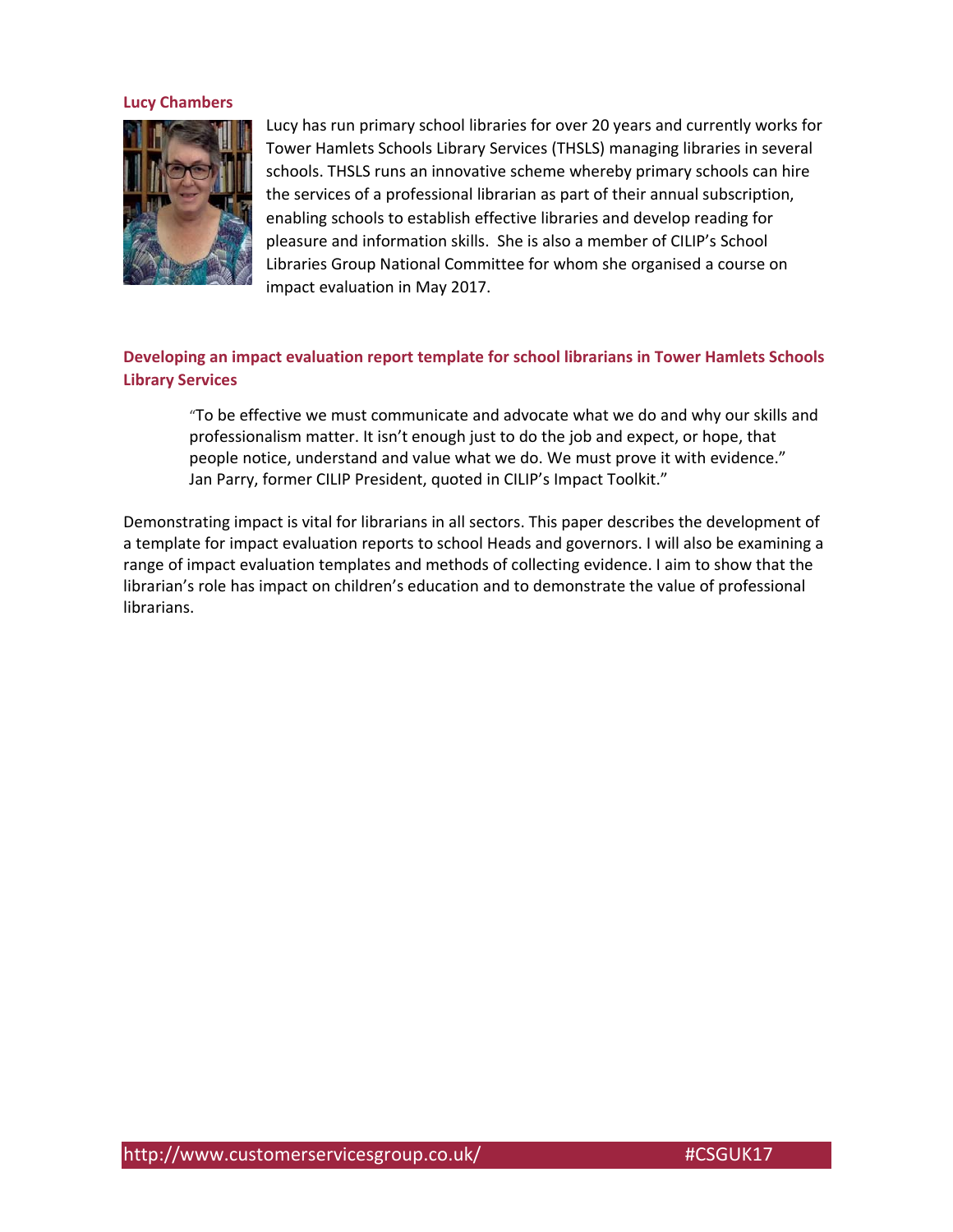

#### **Katie Edwards**

Katie Edwards is a Knowledge Manager working at NHS Education for Scotland. Having completed her Library and Information Studies degree at Strathclyde University in 2013, she has since worked for NHS Scotland with both the public and healthcare staff to provide access to resources necessary for making informed, evidence based decisions about health. Her role now focuses on promotion and outreach for all the products and services managed by the Knowledge Services team ‐ this has fostered an interest in the potential of social media to raise awareness of services, reach new audiences and to encourage information, digital and health literacy.

#### **Improving the Impact of our Social Media Engagement**

NHS Education for Scotland is a national health board supporting education for all NHS staff in Scotland. This includes providing national subscriptions for evidence summaries, journals, databases and eBooks. The Knowledge Services team manages and supports access to these resources as well as other knowledge management tools and resources to support health and care staff in Scotland.

Over the last few years we have increased our presence on social media, primarily using Twitter and Mailchimp to help reach our broad potential customer base. Now that we have a greater understanding of these tools, we believe that we can use them more effectively. This six‐month project will involve: Using Mailchimp analytics to streamline our newsletter mailing list and improve engagement; Utilising Twitter analytic tools (Tweetreach, Followerwonk and Crowdfire) to review audience and adjust content to improve impact.

At the conclusion of the project, we will share learning from using these tools, create reusable guidance for the review process, and also hope to demonstrate greater reach and impact via analytics. In addition, we will note insights into our audience to influence future targeted and tailored promotion. Long term evaluation will aim for increased usage of services and products through smarter marketing.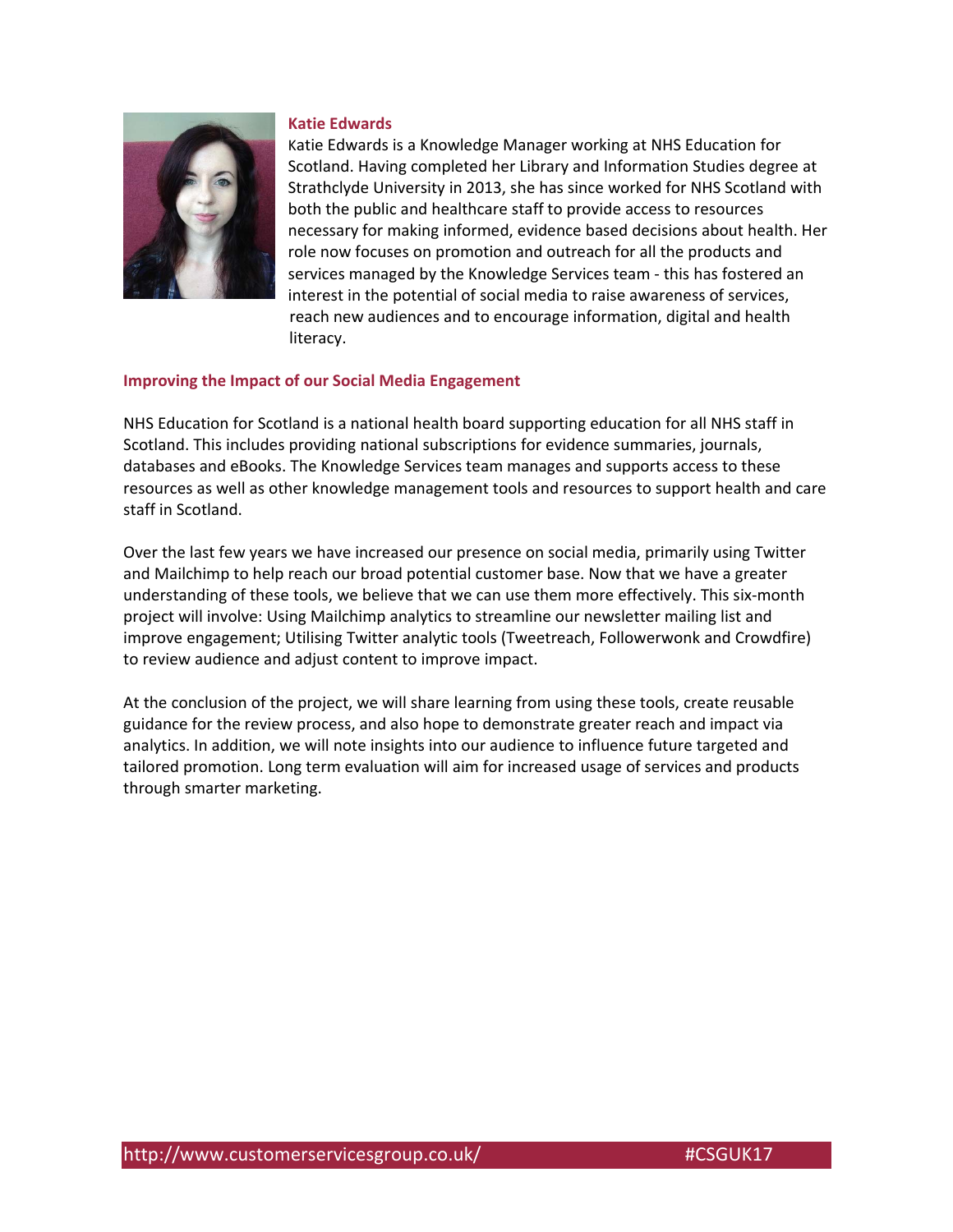

#### **Lynn Sykes**

Lynn Sykes, Head of Customer Services, responsible for the effective delivery of all front line services through engagement with University students and staff as well as NHS members and external visitors to the Library. Particular interest in enquiry management and staff development.



#### **Alison Morton**

Library Services Manager Virtual Advisory and Help Services, responsible for the development and delivery of enquiry support and information management across the library. Interested in developing a cohesive service to meet the needs of customers, and developing strong communication and support mechanisms for enquiry staff.

## **Virtually There: The work of the Customer Services Team at the University of Sheffield to provide a digital Help Service to library customers and how the impact of this service is being measured.**

In this presentation we will look at the development of the Virtual Advisory and Help Service at Sheffield, how this has created a holistic approach to enquiry and information management across sites and between teams, and how it is also forming a key element of the Library's strategic project to review service delivery to meet changing student needs.

We will explore, how, working with student representatives we are creating a set of relevant FAQs to support students in the most relevant language and format to them. We will also look at how we are creating a quality assurance role within the library to ensure that responses stay correct and that the language and tone stays relevant to the student audience.

Finally we will look at how we are working on using feedback data to measure the impact of our enquiry services and in particular how this forms the basis of Enquiry Cafes where the team look at specific examples of good (and not so good!!) responses and share best practice, and we will provide examples of how, using the feedback to constantly develop our service, we have created relationships with students and can plot their journey by the types of questions asked and our responses. We hope to show that while this is still a work in progress we are Virtually There!